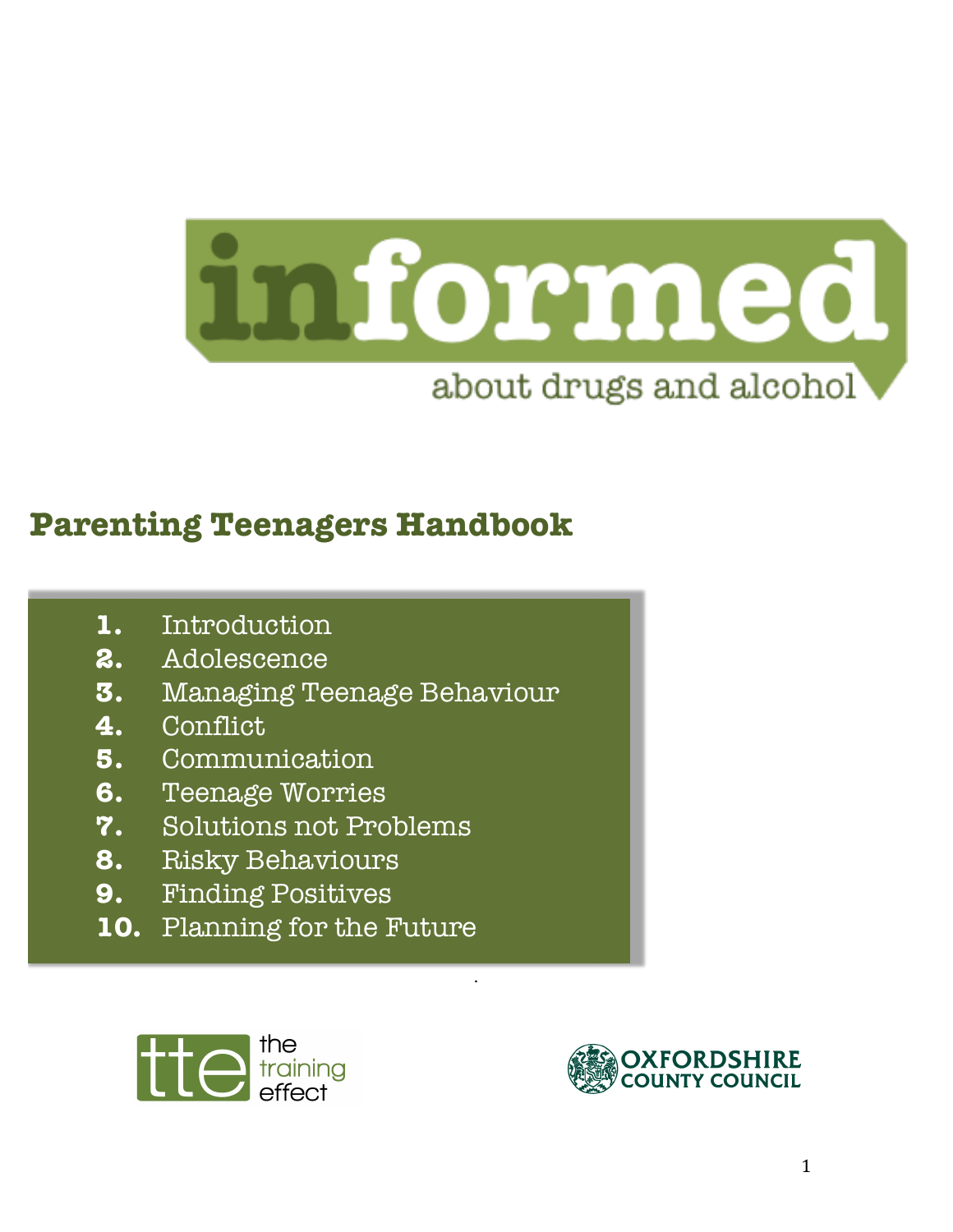### **Introduction**

Parenting teenagers is tough, for many parents this will be the most difficult period in their parenting journey.

How many of us would have imagined that at 3am with a screaming baby!

But parenting a teenager is just as alien an experience as parenting a baby. Unfortunately for many families there is far less information and support available during this time. It's almost as because we have parented a 'child' for 13 years that we will automatically be able to then parent this child as they journey into adolescence and into young adulthood.

We don't believe that this is true for all families and Teenage Kicks exists to offer support to parents like you who may be finding your relationship with your teenage child difficult.

At Teenage Kicks you can find further support and guidance from experienced professionals with extensive experience of working with adolescents.

#### **DID YOU KNOW**

**75%** of teenagers report that they enjoy spending time with their parents.

- All parents find the transition to adolescence challenging
- Many parents have difficulties parenting teenage children
- Asking for help is a strength not a weakness
- Your children need your support now more than ever
- Just because teenagers look like adults it doesn't mean they are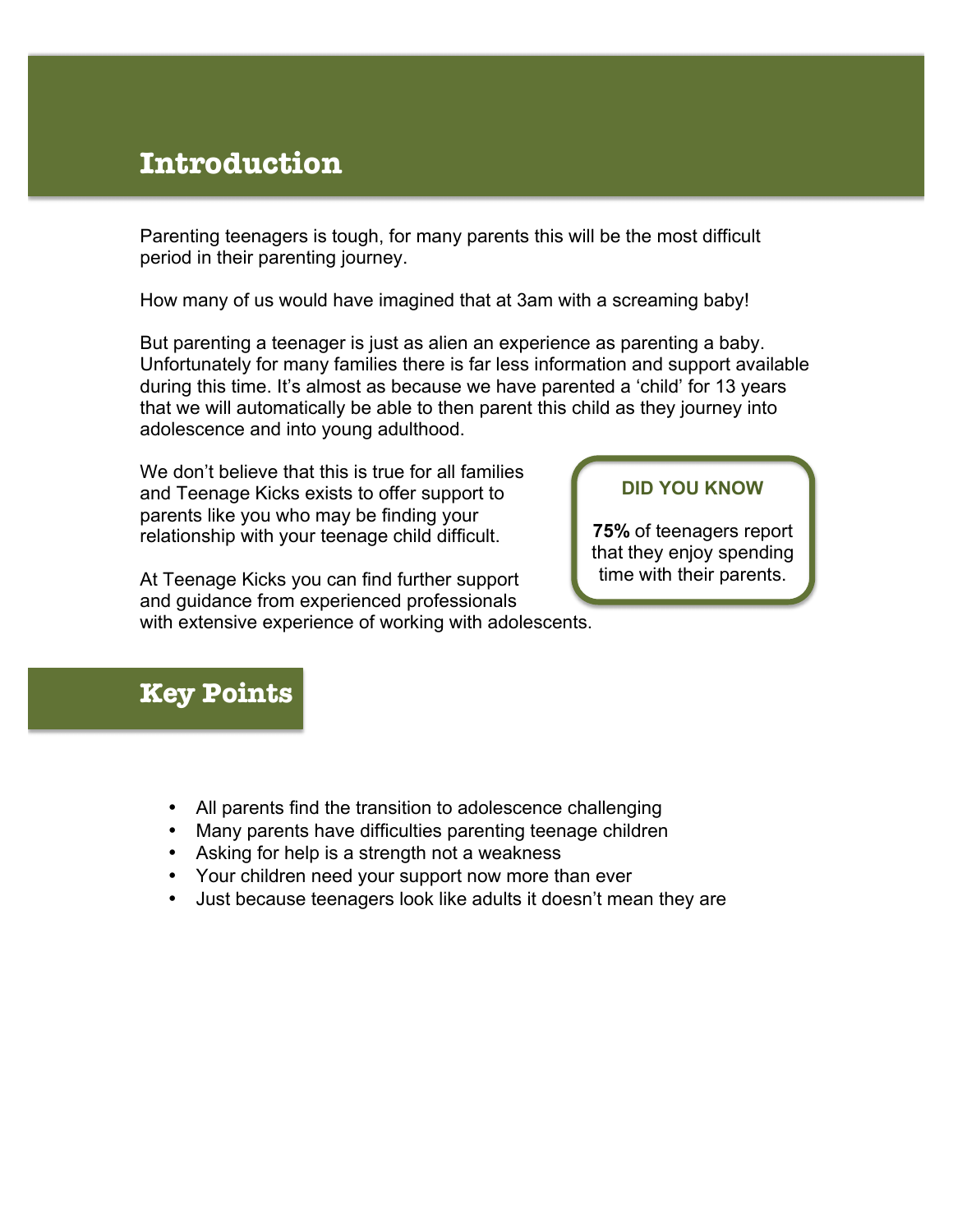## **Adolescence**

I

Adolescence is a time of immense change for children, as they mature they are exposed to different experiences, opportunities and challenges.

Social, emotional and physical changes happen at this time along with changes in relationships, priorities and pressures.

The relationship with your child will change during this period and your influence will not be the only one, which your child experiences, but it remains an important and crucial one.

During this time, our brains change significantly and this is an important element of healthy human development, this is why adolescents are more likely to engage in risky behaviours, get into accidents and misinterpret social cues and emotions.

It can be very useful to think back to your own adolescent years, did you act, as you do know?

Did you always make sensible adult decisions?

Did you take more risks?

### **Key Points**

**DID YOU KNOW**

The part of the brain that enables us to think before acting is not fully developed until adulthood

- Changes in adolescents are not an excuse for behavior, teenagers can still know right from wrong
- Even with these changes in the brain, teenagers can still make good decisions
- By understanding these changes parents can help understand and help their teenage children
- When you ask 'What were you thinking?' maybe they weren't?
- Due to the changes in adolescence, arguments and disagreements can be common
- Focusing on big issues rather than smaller ones can be more effective (more on this later)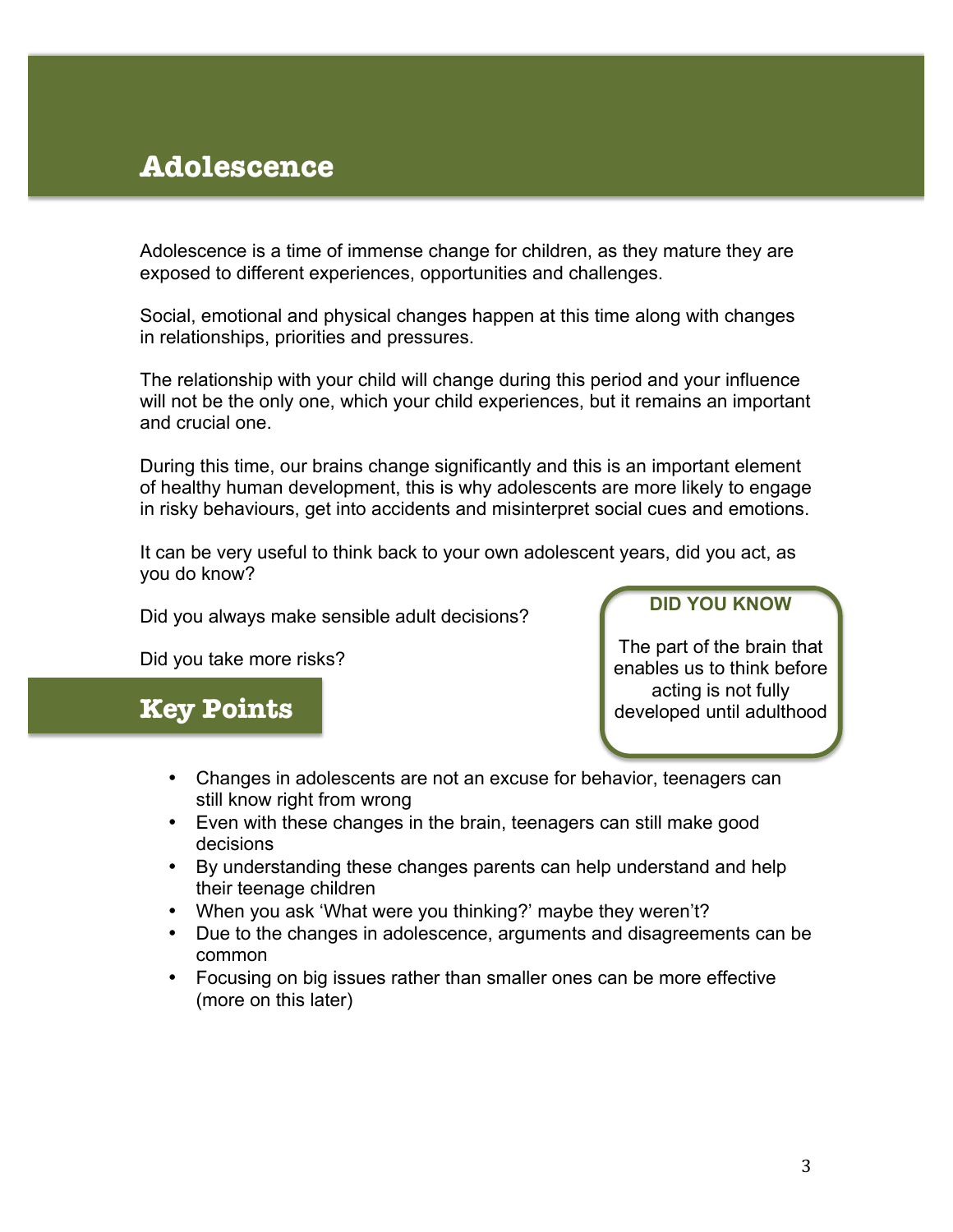# **Managing Teenage Behaviour**

Managing the behaviour of teenagers is very different to managing the behaviour of younger children.

Different approaches can be more effective with teenagers; this is partly due to the changes in development highlighted in the previous section.

Rules and boundaries are just as important now as they are at any stage in your child's life, it is the way we need to approach them that is different.

Unlike younger children you cannot just tell teenagers what to do, it doesn't work.

At this age compromise is crucial, it is good role modeling for your adolescent to see you prepared to compromise, meaning your teenager may be more willing to compromise as well.

Rules are more likely to be kept if they are negotiated, understood and agreed together. You may find that if asked teenagers come up with more punitive rules than you would have.

It works better if there are as few rules as possible and this makes it much easier to enforce them.

**DID YOU KNOW** It may not always seem like it but teenagers need your time now more than ever. Remember kids spell love T-I-M-E.

### **Key Points**

I

- Rules should be negotiated, understood and agreed
- There needs to be some 'give and take'
- Few rules work better
- Praise when rules are kept
- Be clear about the consequences of breaking rules
- Consequences should be fair, realistic and decided together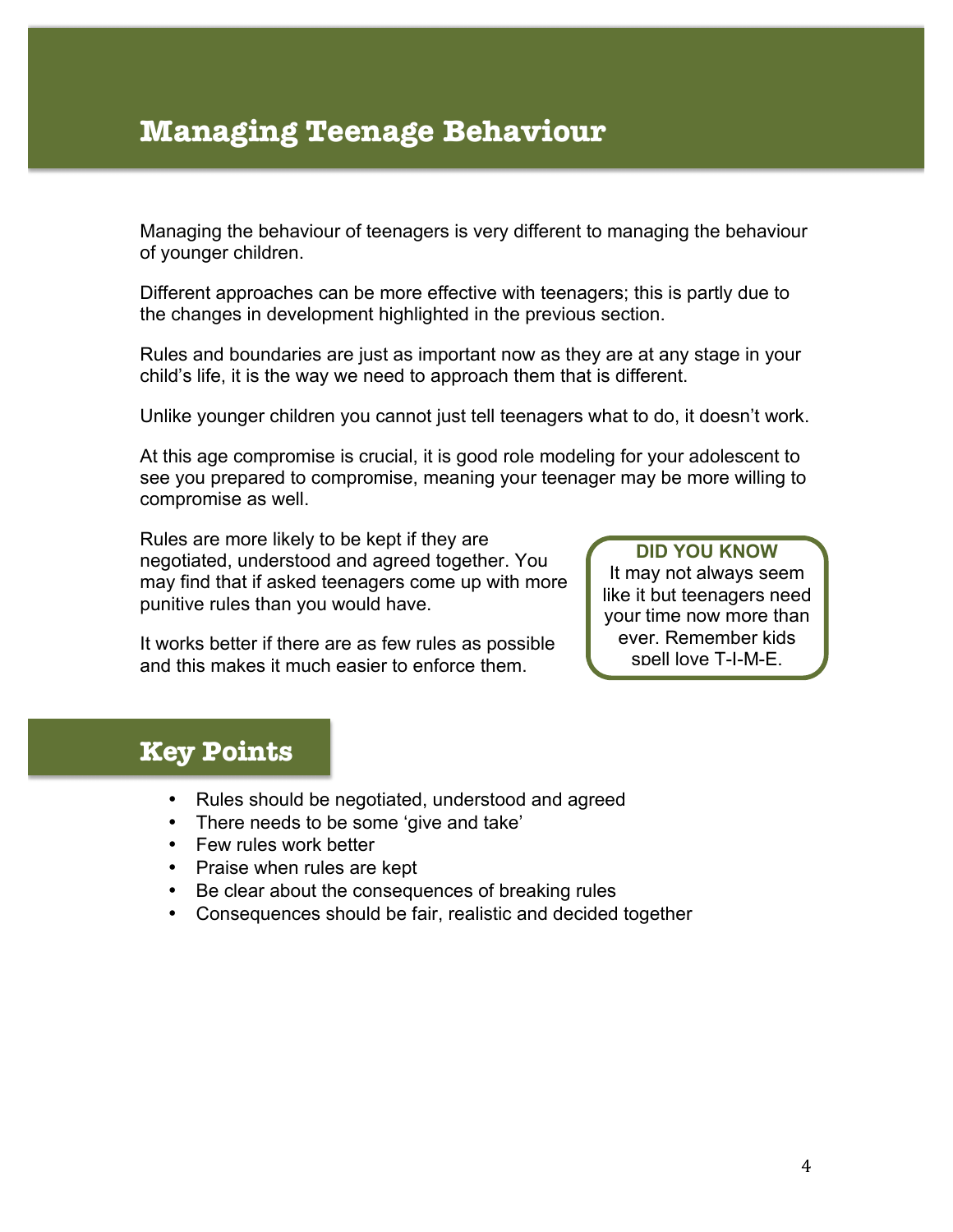# **Conflict**

Conflict happens in every family. It is how we deal with it that can make all the difference to the outcome.

Be clear, confident and think about what you want to say. Angry teenagers can be intimidating, even if they don't mean to be. Your teenager may also feel intimidated by your behaviour.

We all get angry from time to time but its possible to express this without aggression.

If an argument is about to start, stay calm and try not to get drawn into it. Tell them that you care and want to help.

Remember, It is almost impossible to win an argument with a teenager.

There are people who can help: - family, friends, health visitors, G.Ps, support organisations and groups (some of which are listed at the back of this booklet). Professional help can provide much needed support.

- Ignore small or trivial issues and concentrate on resolving the more important ones
- After an argument, think about what started it. Was it a one-off or are there issues that are being raised often? What would you do differently if it happens again?
- Pick a good time to talk when everyone is able to listen. Be consistent with your decisions
- Don't try to talk to your teenager if they have been drinking or return home late, it can wait until the morning
- If you have a two-parent household, present a united front. You can disagree later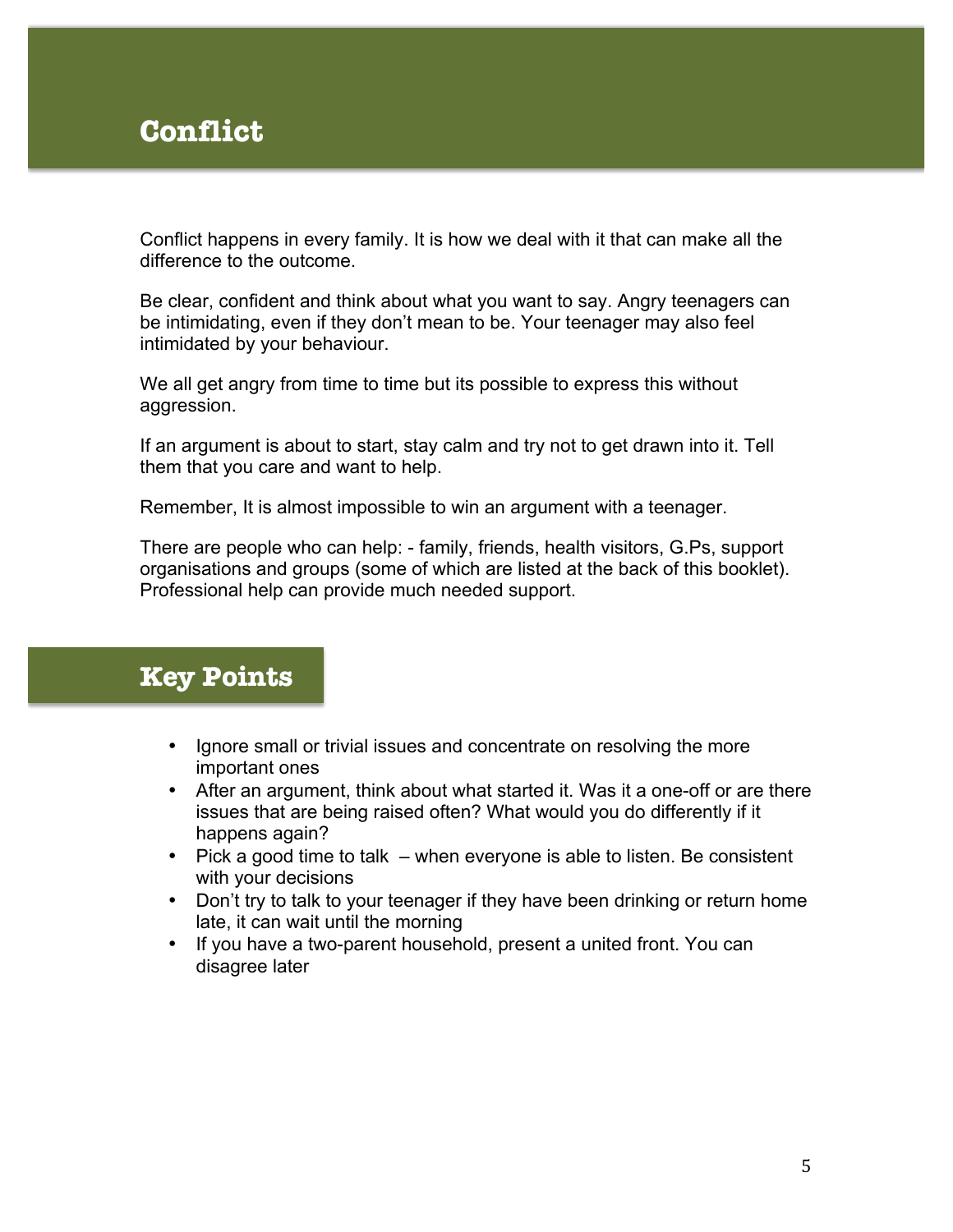# **Communication**

Good communication with your teenager is crucial to you developing and maintaining a good healthy relationship with your teenager.

Really listening to your teenager will encourage them to open up and discuss the issues they face growing up.

It has often been said that there is a difference between listening to someone and actually hearing them, try and listen to your teens concerns as much as possible.

Many teenagers seem like they have forgotten how to communicate, unless it is using their mobile phone or a computer!

Most teenagers however value the opportunity to talk to their parents about their life, concerns and worries

Teenagers learn how to express emotions such as anger and love by your example. Remember, we can influence our teenager's behaviour positively or negatively.

- Good communication builds good relationships
- Keep communication open at all times
- Listen to your teenager and try not to interrupt
- Remember we all communicate through body language; a smile can go a long way
- Keep calm when things get heated the message does not get through
- Talking is good for everyone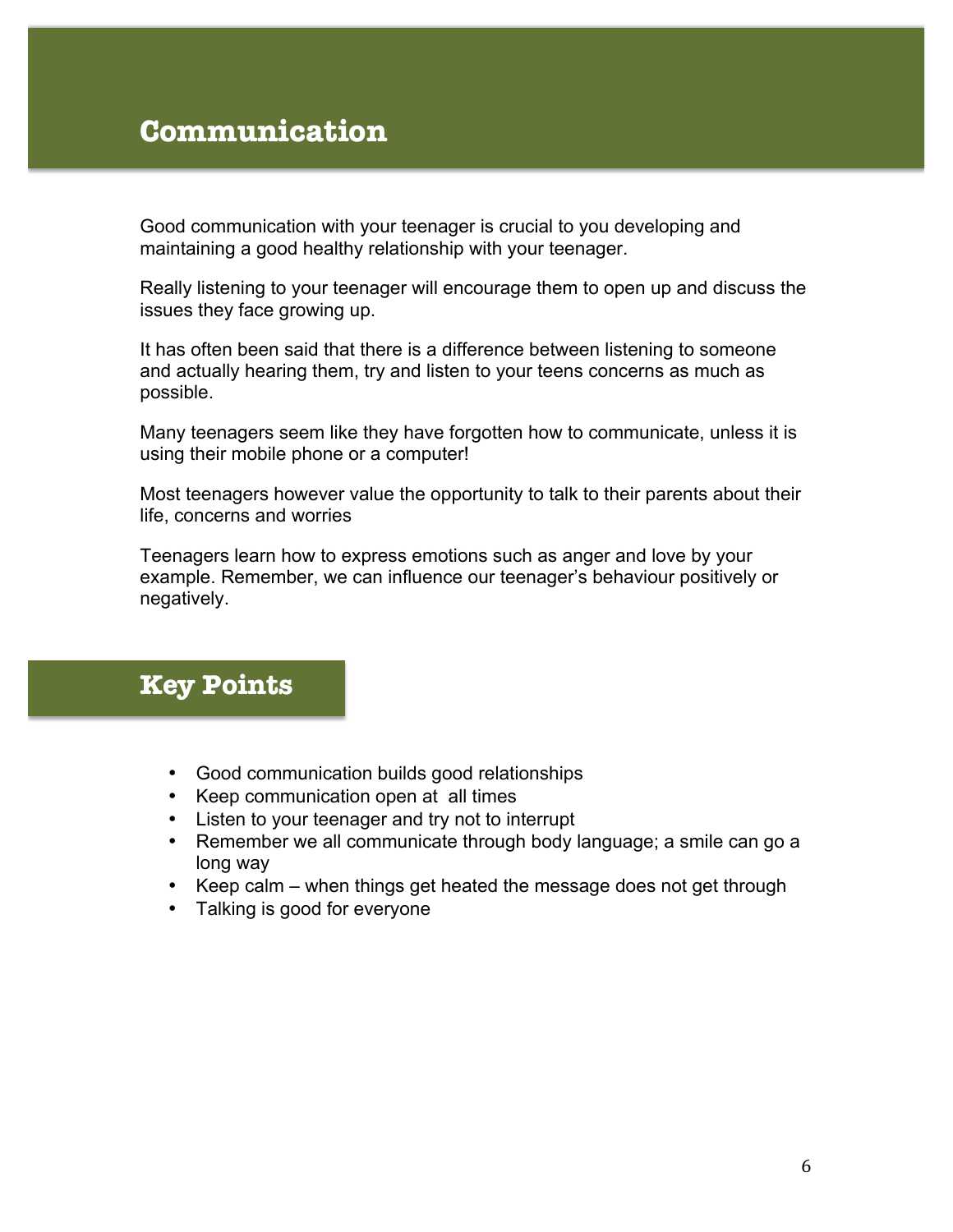## **Teenage Worries**

During our teenage years we all experience many changes. This almost constant change can lead to feelings of uncertainty around our entire lives, from their appearance to *whom* they are going to meet and whether their friends and peers like and respect them.

Some of these worries may seem trivial to us as adults, but remember for your teenager they are a big deal, so it is very important that we take them seriously.

Teenage romantic relationships are a good example, for many these can be short lived, highly intense and represent true loss. Often adults trivialise these experiences, this can be very unhelpful and potentially damaging.

Remembering the feelings and emotions you had at this age may help you to understand your teenager's concerns.

Building self-esteem, self respect and a positive view of themselves is key to helping them deal with day-to- day life.

Self-esteem is about being comfortable with you. Teenagers need to know that they matter and that other people matter too.

**DID YOU KNOW** A girl's esteem is more strongly related to how she views her own body than how much she actually weighs

- Avoid making jokes at your teenager's expense, even if it's meant in a light-hearted way and joking way, teenagers can be very thin skinned
- Help your teenager to feel good about him or herself
- Show them that they are special and important
- Recognise that it is normal for your teenager to want acceptance from friends and peers
- If you know or think your teenager is worried, spend time with him or her, try to find out what the problems are and try to work on solutions together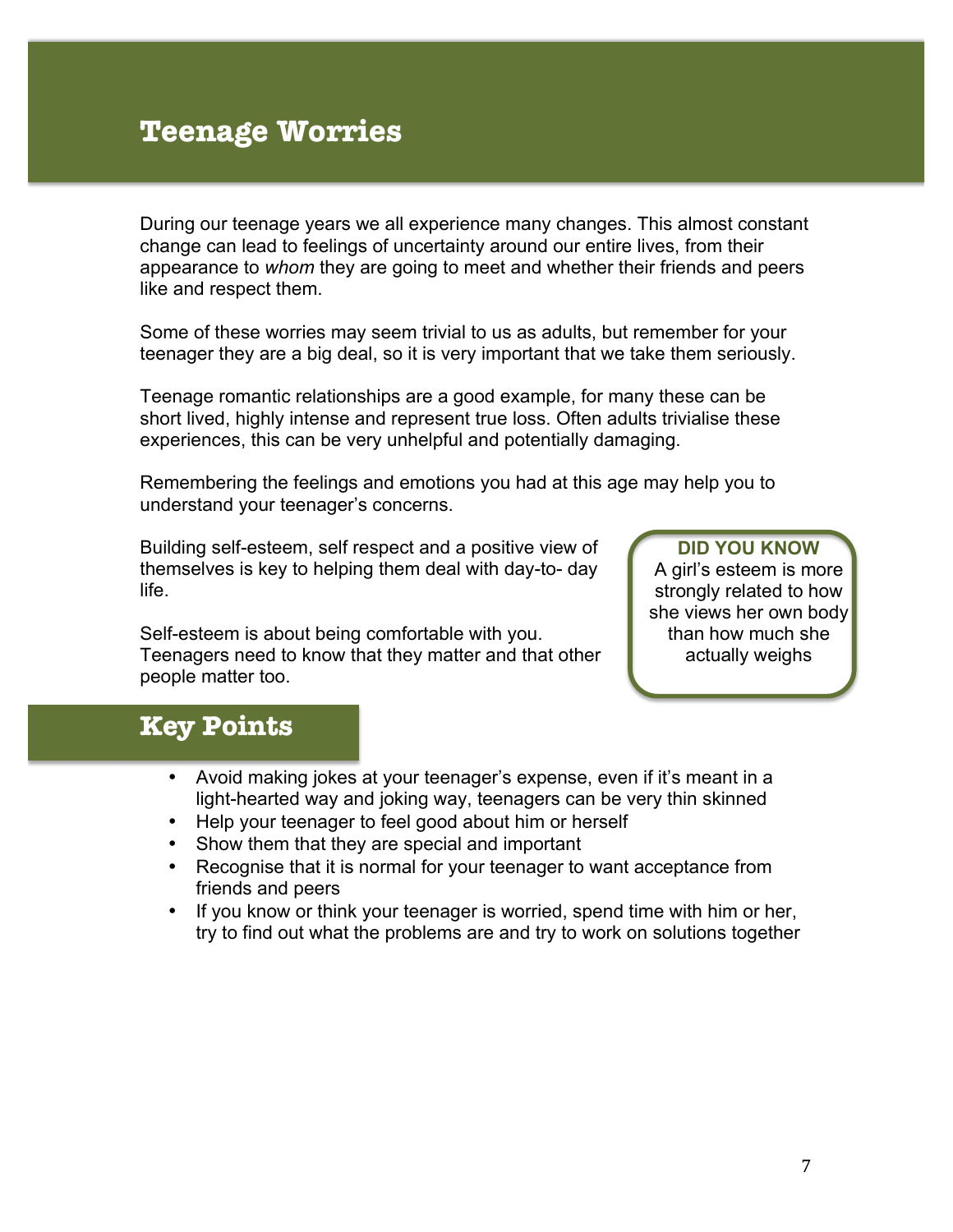## **Solutions not Problems**

During periods of stress or difficulties we can find ourselves focusing on problems rather than their solutions.

How many of us have found us focusing on little issues and problems rather than the big picture during times like this?

This focus can cloud our view of what we want in the future or what that solution may be. It is common, but focusing on solutions to difficult situations can and does lead to improved outcomes.

During times of conflict or disagreement, often both parties see themselves as representing the side of truth, blinkered to similarities between their own behaviour and that of others.

By taking a solution-focused approach to these issues we can resolve problems quicker, leading to a more positive outcome for you and your child.

Remember there doesn't have to be winners and losers.

### **Key Points**

ׇ֘֒

- Focus on what you want the future to look like
- It's a good idea to focus on what you can change, you may not be able to stop your teenager going out for example but you may be able to negotiate coming back at a certain time
- Remember your family are the experts on your situation
- Think about when you have dealt with previous situations successfully, what worked before?
- When you find something that does work, do more of it
- Encourage your child to do the same, get them to focus on how they would like the future to be
- Think about how you will know when things have changed, what will your family life feel like?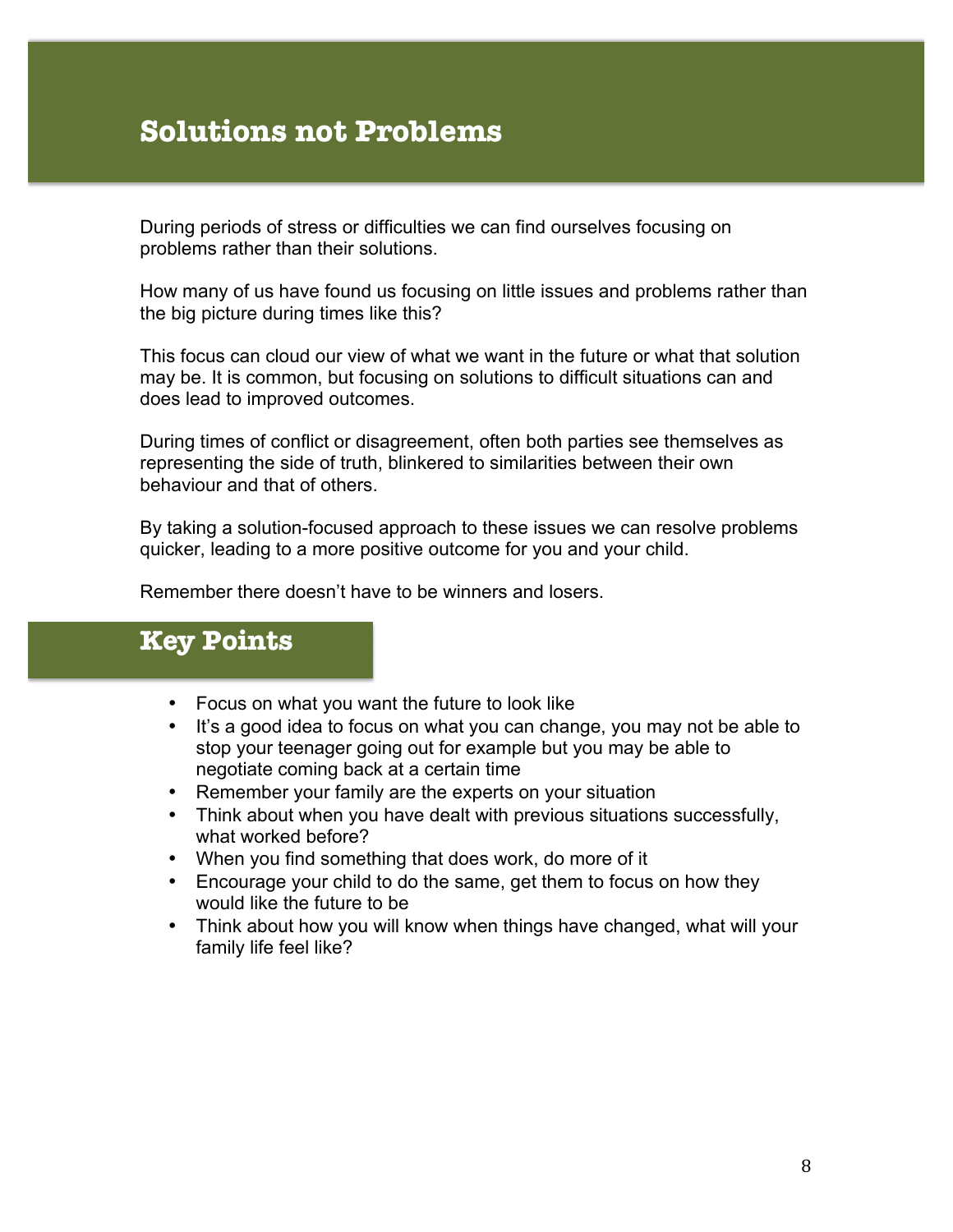# **Risky Behaviours**

l

Risky taking behaviour takes many forms for children and young people, from driving cars too fast to drug taking, heavy drinking, staying out late, inappropriate sexual behaviour and anti-social behavior.

A key point to remember about risk taking behavior in adolescence is that it's a normal part of teenage development, which can in part be explained by changes in the brain. These changes mean that young people are more inclined to seek immediate rewards without always fully considering the consequences.

When teenagers take risks it may be in response to something that has happened in their lives or an attempt to assert control over their circumstances. The good news is that for most young people risktaking behaviour is relatively short lived but in some circumstances it can lead to more serious problems.

#### **DID YOU KNOW**

The rates of young people (11-15) trying an illegal drug at least once has fallen from 29% in 2001 to 17% in 2011. (NHS)

### **Key Points**

j

- Talk with your child about what types of behavior are acceptable be clear and consistent
- Try to talk about the dangers of various risk taking behaviours with your teenager, try not to lecture them
- Help your teenager to face up to and be responsible for their actions
- Think about your own teenage years, did you take more risks?
- This is a new experience for your child, their frame of reference around what is risky is not fully developed, it may be frustrating if they don't listen to your advice, especially if you have first hand experience but sometimes people need to learn from experience
- Make it clear that you are there for them
- Make time to discuss various issues with your child, encourage them to talk about what they are doing and why
- Why someone is doing something is sometimes more important than what they are doing
- If they don't want to talk to you try to get them to talk to someone else, maybe a sexual health or drug worker (details at the end of this handbook)
- No matter how tough, support your teenager and keep talking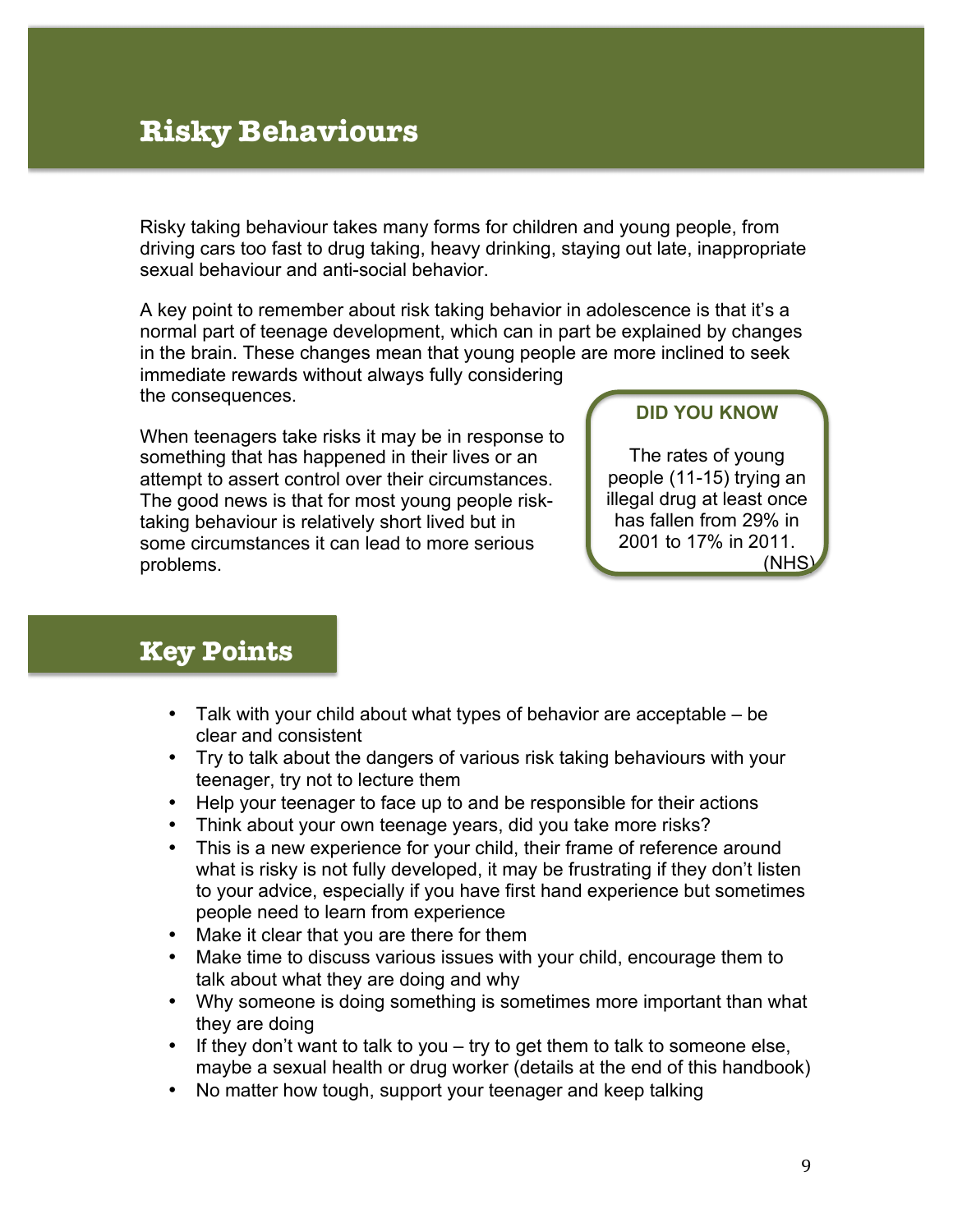# **Finding Positives**

When we are experiencing difficulties with any of our relationships it can become increasingly difficult to find positives in other people.

#### **DID YOU KNOW**

j

24% of people, aged 16 to 25, participated at least once a month in formal volunteering, while 38% took part in informal volunteering at least once a month

Focusing on positives instead of just negatives is extremely important. These positive traits may well seem to be in the past but by focusing on them you will find your current view of your child may be improved.

Much of your child's current behaviour may be negative but there may still be positive aspects, they may just not always be focused on you.

By focusing on positives we also support the solution-focused approach we highlighted earlier.

- Focus on qualities (nice to siblings, helps friends etc) rather than achievements (winning trophies) or looks
- Focus on strengths rather than weaknesses
- What's positive about your relationship?
- What was positive in the past?
- What would you like the future to be like?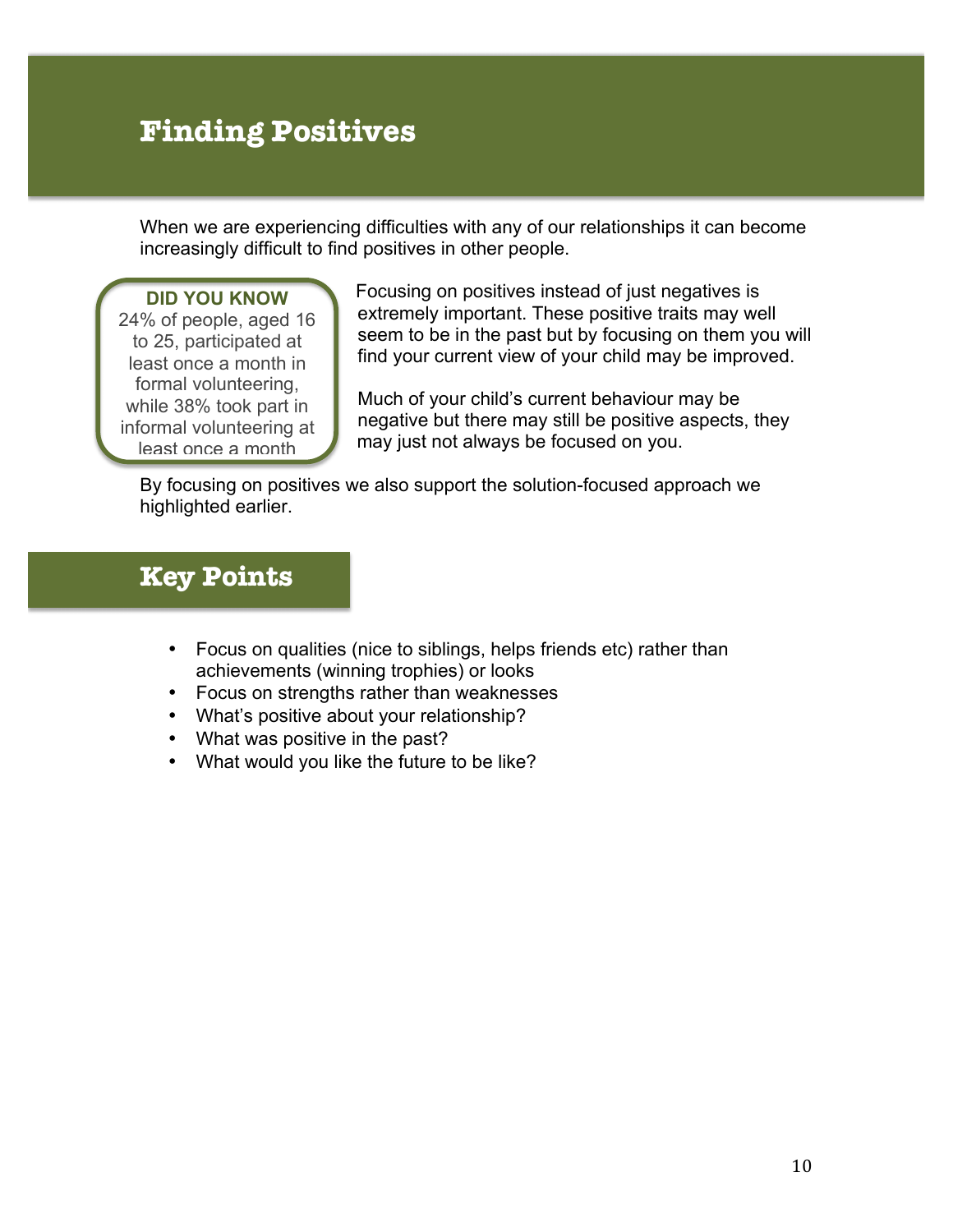## **Planning for the Future**

As discussed in the solutions not problems section above, it is extremely important to think about what the future will look like when these current problems are not present.

This future planning is crucial; if we can imagine a time when these problems don't exist we are on the road to making this happen.

Teenagers are not teenagers forever, for many adolescents their personalities, beliefs and morals will change again as they move into adulthood.

It can be very useful to ask yourself, are you the same as when you were a teenager?

These issues will not last forever. Be positive!

- Thinking about a problem free future is a useful approach
- Ask yourself, what do I want in the future for my child?
- Ask yourself, what do I want in the future for me?
- Ask yourself, what do I want in the future for my family?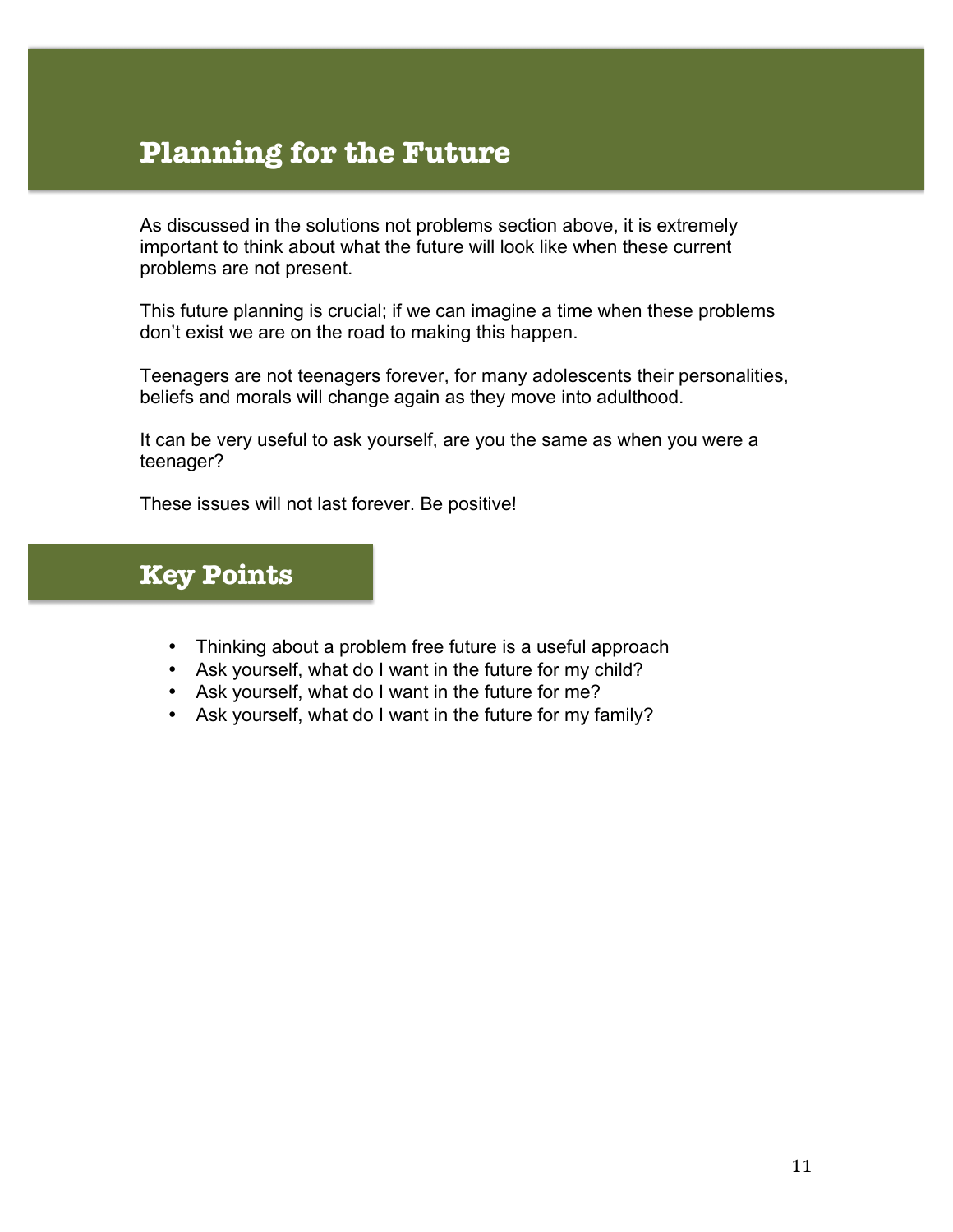## **Contacts and Further Information**

#### **Young Minds Parents Helpline**

Provides information and advice for anyone with concerns about the mental health of a young person. **Tel: 0800 018 2138**

#### **Brook**

A national voluntary sector provider of free and confidential sexual health advice and services specifically for young people under 25. **Tel: 0800 018 5023 (helpline) 020 7950 7700 (24 hr information line)**

#### **ChildLine**

ChildLine is the free helpline for children and young people in the UK. Children and young people can call **0800 1111** to talk about any problem and counsellors are always there to help them sort it out.

#### **FPA**

A sexual health charity. Its purpose is to enable people in the UK to make informed choices about sex and to enjoy sexual health. It works to improve sexual health across the UK. **Tel: 0845 122 8690**